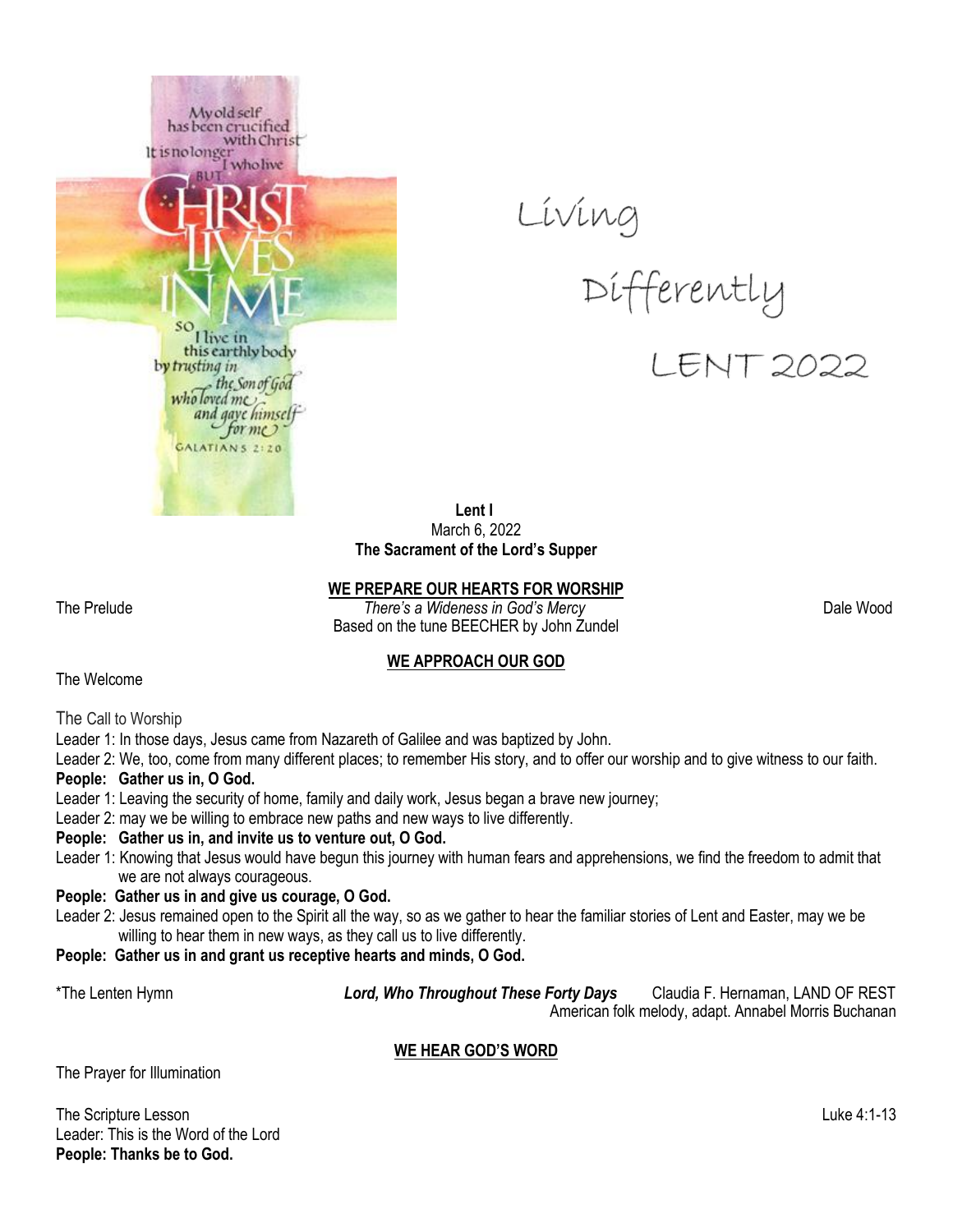The Message

**Text to Give** - 616-208-4301

# The Message **"Living Differently: Wilderness Testing"**

| The Sacrament of the Lord's Supper<br>The Invitation<br>The Meaning of the Sacrament<br>*The Affirmation of Faith<br>The Communion Prayer and the Lord's Prayer<br>The Sharing of the Bread and Cup                                           | (Today we will come forward to receive the bread and cup, and bring our communion offering.<br>Please come forward using the center aisle and return using the side aisles.) | The Apostles' Creed                                                       |  |
|-----------------------------------------------------------------------------------------------------------------------------------------------------------------------------------------------------------------------------------------------|------------------------------------------------------------------------------------------------------------------------------------------------------------------------------|---------------------------------------------------------------------------|--|
| <b>The Communion Music</b>                                                                                                                                                                                                                    | Jesus Paid It All<br>The Old Rugged Cross                                                                                                                                    | John T. Grape, arr. by Dan Forrest<br>George Bennard, arr. by Dan Forrest |  |
| The Thanksgiving                                                                                                                                                                                                                              | Yes, He Can                                                                                                                                                                  | Madison, Logan & Taylor Cain, Jeff Pardo                                  |  |
| <b>WE RESPOND TO GOD'S GOODNESS</b>                                                                                                                                                                                                           |                                                                                                                                                                              |                                                                           |  |
| The News of the Church Alive<br>(Please sign and pass the friendship registers.)                                                                                                                                                              |                                                                                                                                                                              |                                                                           |  |
| The Offering of our Tithes and Gifts                                                                                                                                                                                                          | Hallelujah, Praise Ye the Lord<br>Based on the traditional children's song.                                                                                                  | arr. Ron Mallory                                                          |  |
| Our Expressions of Gratitude to Angie Walker                                                                                                                                                                                                  |                                                                                                                                                                              |                                                                           |  |
| The Video                                                                                                                                                                                                                                     |                                                                                                                                                                              |                                                                           |  |
| The Blessing                                                                                                                                                                                                                                  | God Go Before You                                                                                                                                                            | Roy Hopp                                                                  |  |
| *The Sending                                                                                                                                                                                                                                  |                                                                                                                                                                              |                                                                           |  |
| *The Postlude                                                                                                                                                                                                                                 | By Faith                                                                                                                                                                     | Stuart Townend, Keith & Kristyn Getty, arr. by James Koerts               |  |
| *All who are able, please stand                                                                                                                                                                                                               |                                                                                                                                                                              |                                                                           |  |
| Bulletin & Screen Image: Galatians 2:20 © Timothy R. Botts / Eyekons<br>Worship Leaders: Preaching - Pastor Bud Pratt; Liturgists - Pastor Matt Cook, The Diekman Family; Organist - Beth Sweers; Bells of<br>Joy; Chancel Choir; Praise Team |                                                                                                                                                                              |                                                                           |  |
| Please follow our church social media pages:<br>Instagram: frcgrandville<br>Facebook: First Reformed Church                                                                                                                                   |                                                                                                                                                                              |                                                                           |  |
| <b>Stewardship Update:</b><br>February 27 Collection Plate<br>Online Giving:<br>Total Offering:                                                                                                                                               | 11,123.00<br>2,937.00<br>14,060.00                                                                                                                                           |                                                                           |  |
| Average weekly offering needed<br>to make 2022 budget<br>2022 Annual budget                                                                                                                                                                   | \$18,258.00<br>\$949,429.00                                                                                                                                                  |                                                                           |  |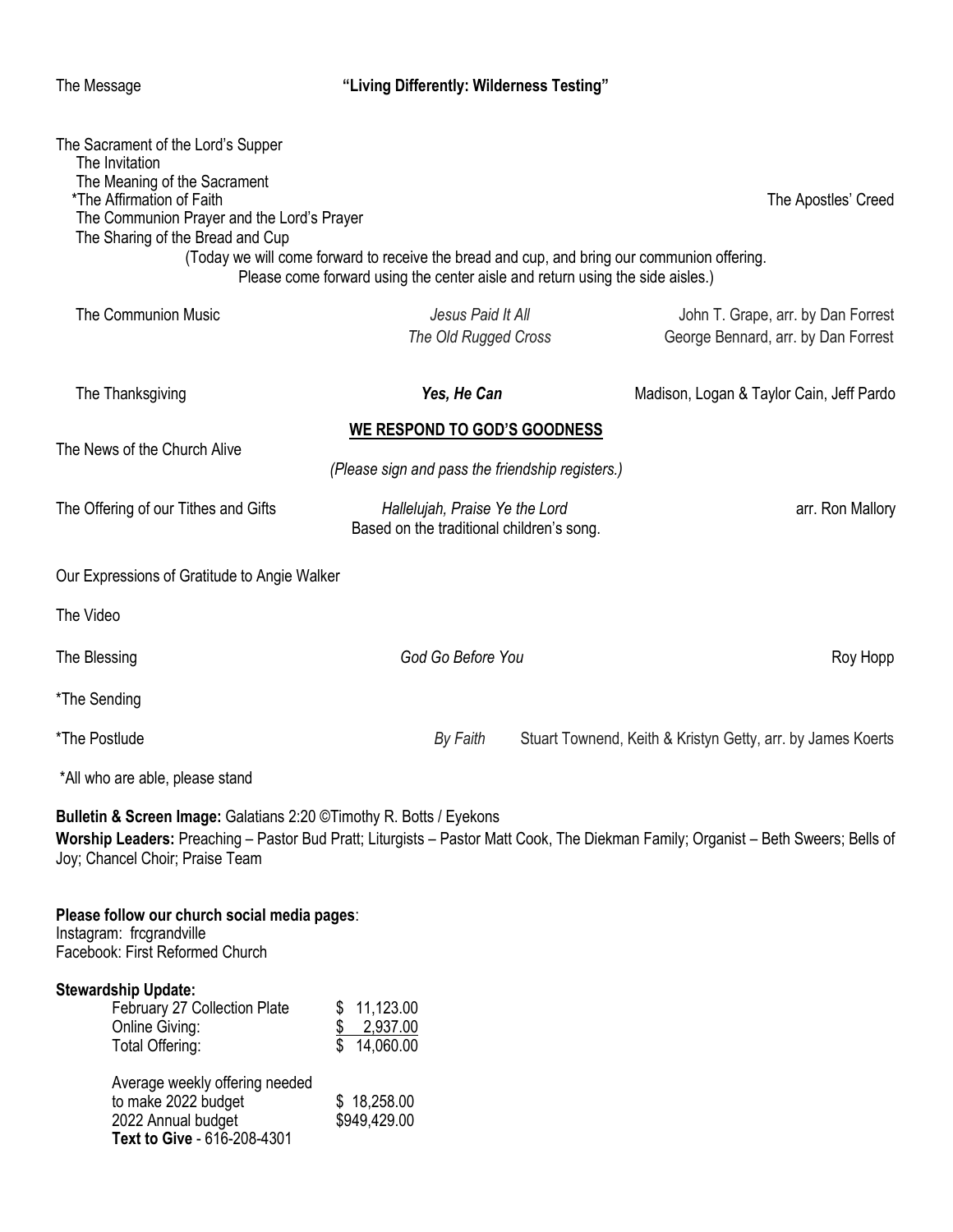#### **A Reminder from the Deacons:**

Members who have picked up their 2022 offering envelopes may have noticed that there is an envelope included for Reformed Church in America assessments. Each year, our church pays approximately \$100 per confessing member to the denomination in assessments. If you would like to help our congregation offset these costs, your gifts are welcome at any time using that envelope. Thank you for your continued support.

## **TODAY'S HAPPENINGS**

#### **Sunday Children's Programming Schedule:**

#### **1st and 2nd Sunday of the month:**

Nursery ages - can be dropped off in the nursery when you arrive & picked up after the worship service.

Ages 3 years – Kindergarten can be dropped off in room #113 South when you arrive and picked up after the worship service. 1st Grade-5th Grade can be dropped off in the downstairs Assembly Room when you arrive and picked up after the worship service. **Please note:** We are following Grandville Public School Covid guidelines, so masks are required for kids, as well as our volunteers at this time.

**Middle School** (6th - 8th grades) & **High School** (9th - 12th grades) **Sunday School** meets in the Youth Lounge following worship. Donuts provided.

**Middle School youth group** meets on Sundays from 4:00pm - 5:30pm in the Youth gym.

**High School youth group** meets on Sundays from 6:30pm - 8:00pm in the Youth gym.

On March 13 the **Middle School & High School youth group** will be playing mini-golf at church during youth group.

#### **YOUTH HAPPENINGS**

**Young Life** (9<sup>th</sup>-12<sup>th</sup> grade) – meets Monday, March 7, at 7:27pm at church. Questions? Contact Jon Hull at [jon@firstgrandville.org](mailto:jon@firstgrandville.org) or 517-803-5686.

WyldLife (7<sup>th</sup>-8<sup>th</sup> grade) – Meets the 1<sup>st</sup> & 3<sup>rd</sup> Tuesdays of the month in the Family Life Center. Contact Paige Corfixsen – 616-710-0865 or Emma Kukla – 616-666-4811 with questions.

#### **Youth Mission Trip fundraisers:**

**Pop can drive** - There will be a labeled trash can in the Youth Lounge all year for you to drop off your empty cans.

**THANK YOU** to all who came to the Youth Mission Trip taco bar fundraiser! We collected \$1,580!

**Maple Tree Preschool Registration** - Preschool registration for 2022-2023 has begun! If you know of a family looking for a preschool, please have them check out [www.mapletreepreschool.org](http://www.mapletreepreschool.org/) and [Maple Tree Preschool's](https://www.facebook.com/Maple-Tree-Preschool-107534002642706) Facebook page.

**College Scholarships:** Scholarship forms are available in the office (on the shelf under the mailboxes) or online. These are for anyone who is a member of church and going to college in Fall 2022. They are due in the office no later than **Friday, April 8, at noon.**

#### **OTHER HAPPENINGS**

**Nominations for 2022 Consistory –** We've begun the nominating process for four elders and four deacons. There is a nominating ballot on the table in the narthex. Please pick up a form and offer your suggestion of persons you feel have the servant leadership skills to serve in one of these positions. Please pray for the people you suggest to the committee. Once you have completed your form please place it in the nominations box, which will be available March 6, in the Narthex or give it to a member of the Nominations Committee: Mike Cline, Mary Cook, Vicky Hawken, Doug Timmer, Nicole Clark, Kelly Kievit, Tim Kooima, Abby Kleinheksel

**Anna Circle** – meets the 2<sup>nd</sup> and 4<sup>th</sup> Tuesdays of the month from 9:30am – 11:00am in the upstairs small adult ed room. We are studying the book *No Offense* by Craig Groeschel.

**Esther Circle** – meets the 1<sup>st</sup> Tuesday of the month at 9:30am in the upstairs adult ed room. We are studying the Twenty Third Psalm.

**Women in the Word** – meets Wednesday mornings at 9:30am in the upstairs adult ed room. This will be our last Bible study until the fall. We will be reviewing the videos from our study. Questions? Call Marilyn Stelma – 616-450-6008

**Men's Bible Study** meets on the second and fourth Thursday of each month at 2:30 PM. We meet at Marge's Donut Den, 1751 28th St., Wyoming, MI. Our leaders are David Bast and Mark Davis. All are welcome!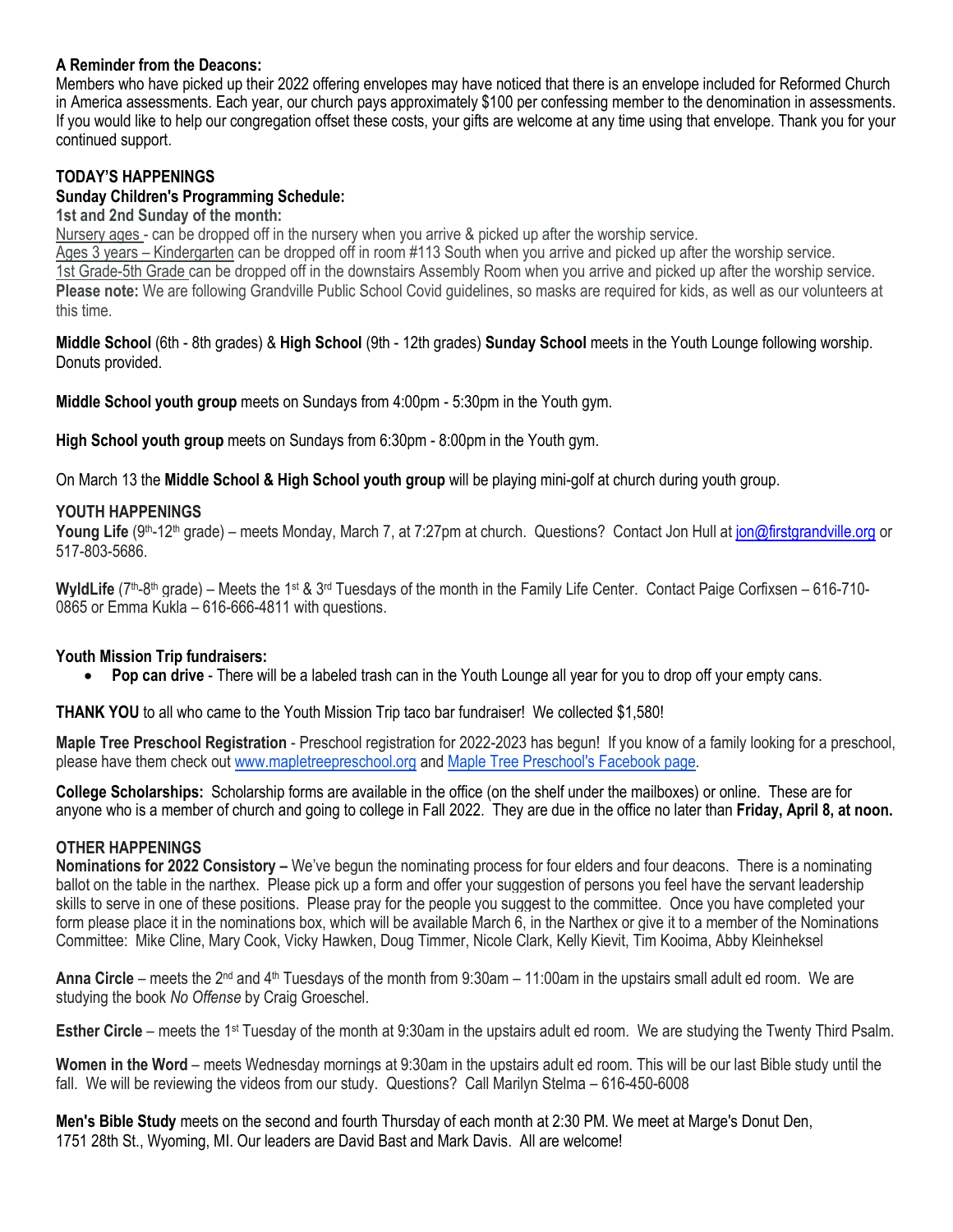**Bells of Joy –** Tuesdays, 6:30pm

#### **Chancel Choir** – Wednesdays, 7:00 – 8:00pm

**FOCUS** – Wednesday, March 9 – Swedish meatball dinner begins at 5:30 PM. Covid protocols are in place. . Classes for kids and adults begin at 6:30pm. Chancel choir meets from 7:00-8:00pm. The adult ed class (taught by Pastor Bud) titled "**G**O **E**AT **P**OP **C**ORN" (a study of Galatians, Ephesians, Philippians, and Colossians) starts at 6:30 PM on Wednesdays.

You're Invited for a FREE Dinner & a Movie! Join us at South Grandville Church (4130 Wilson Ave., Grandville) on March 18. Dinner will be served starting at 5:45; the movie will start at 6:30. The movie is *Sabina: Tortured for Christ, the Nazi Years*, the story of how God's love transformed an ambitious, atheistic hedonist into one of the greatest Christian women of the 20th century. The film opens with Sabina Wurmbrand risking her life to show Christ's love to a trio of Nazi soldiers. Why? Why would a Jewish Christian risk her life to help her enemies – members of the army that killed her entire family? Experience the amazing true story that has redefined the concepts of love and forgiveness for millions around the world. The movie is rated PG-13; childcare will be available.

#### **LOOKING AHEAD**

**All Church Mini-Golf Event** - March 12 from 12:00pm – 7:00pm. Sign-up for a start time by going to the following link: <https://www.signupgenius.com/go/10C0944ABA82BA0F49-inside1>

We need volunteers to help make this Mini-Golf Event successful!

- Truck and trailer along with muscles to help move the mini-golf supplies to and from church. Pick up the supplies on Thursday, March 10 and return the supplies Monday, March 14 or Tuesday, March 15.
- Volunteers to greet people as they arrive and hand out the golf clubs, score cards, and pencils. You can volunteer for a few hours or several hours!
- Volunteers to help set up the course on March 10 & 11. Volunteers to help tear down the course after youth group on March 13 or March 14.

If you are able to help in any way, you can sign up at the sign up center or contact Lynne Rosema (throsema@sbcglobal.net), Jeff Watson or Jon Hull.

**Memorial Easter Plants –** We will purchase potted spring flowers to decorate the church for our Easter worship celebration. You are welcome to donate a \$15 spring plant in memory of a relative or friend or in thanksgiving for a friend or relative. Their name will be listed in the Easter worship bulletin. There are forms available at the Sign Up Center, Welcome Desk and the Office to fill out and submit to the office along with \$15 per plant by March 27. After the Easter service, please take your plant home.

#### **OPPORTUNITIES TO GIVE**

**Hand2hand** – We are taking non-perishable food donations for hand2hand. These items need to be in individual packets. Items needed are: popcorn packets, trail mix, pudding snack packs, granola bars, fruit snacks, applesauce/fruit cups, crackers, pretzels, goldfish crackers, any bagged snack, meat sticks, instant cereal, instant mac n cheese, soup, chocolate ready to go protein milk from Costco (Fairlife). There is a box in the narthex to place your donations. Thank you!

**Food pantry needs** – Pancake mix and syrup, canned meats, cake mix and frosting, muffin mix, and spaghetti sauce. You may drop these items off in the grocery cart located in the Activity Center.

#### **MARCH BIRTHDAYS**

| Larry DeVries         | 81 on the 1 <sup>st</sup>  |
|-----------------------|----------------------------|
| <b>Nancy Matthews</b> | 81 on the 4 <sup>th</sup>  |
| Elaine Hudson         | 83 on the 9 <sup>th</sup>  |
| Carol Verburg         | 83 on the 10th             |
| <b>Chuck Duimstra</b> | 87 on the 12 <sup>th</sup> |
| Bobbi VanKuiken       | 83 on the 16th             |
| Eloise Anderson       | 90 on the 17th             |
| Pat Stegehuis         | 83 on the 18th             |
| <b>Curt Stoel</b>     | 80 on the 18th             |
| Betty Isenga          | 87 on the 18th             |
| Lois Scripsema        | 91 on the 23rd             |